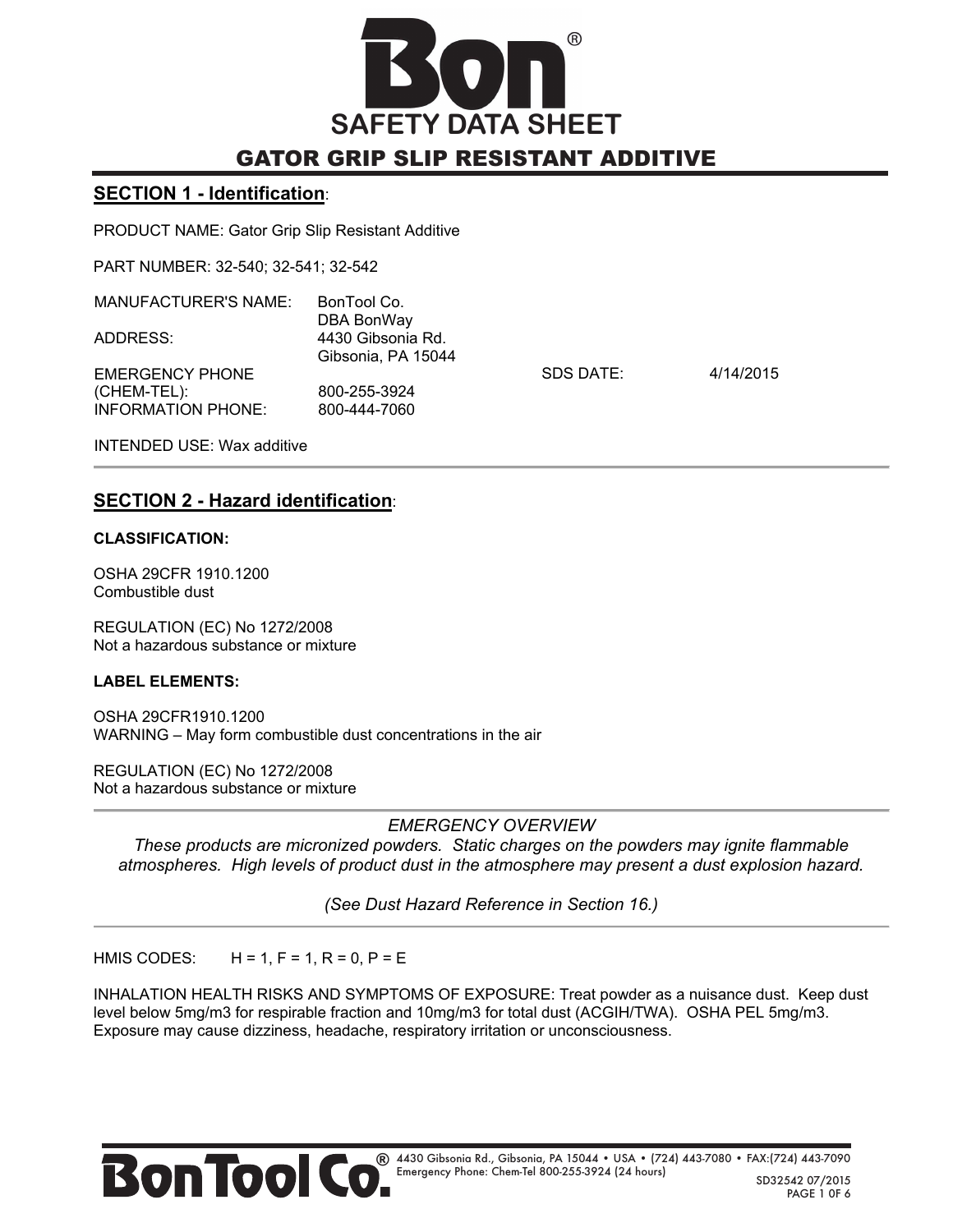SKIN CONTACT HEALTH RISKS AND SYMPTOMS OF EXPOSURE: Negligible dermal irritant. Exposure may lead to itching, scaling, drying and irritation of skin.

INGESTION HEALTH RISKS AND SYMPTOMS OF EXPOSURE: Generally non toxic unless large quantities are ingested.

HEALTH HAZARDS (ACUTE & CHRONIC):

ACUTE EFFECTS: High concentrations of polymer fumes may cause eye, nose and respiratory irritation, dizziness or unconsciousness.

CHRONIC EFFECTS: Repeated skin contact can lead to drying, defatting, itching, stinging and irritation.

N.T.P. CARCINOGEN: No I.A.R.C. CARCINOGEN: No OSHA REGULATED: No

MEDICAL CONDITIONS GENERALLY AGGREVATED BY EXPOSURE: May irritate people with skin problems, asthma and lung diseases. Susceptible individuals may have an allergic reaction.

### **SECTION 3 - Composition/information on ingredients**:

Polypropylene homopolymer CAS # 9003-07-0

AVOID HIGH CONCENTRATIONS OF POLYMER FUMES WHEN MELTING.

### **SECTION 4 - First-aid measures**:

IF IN EYES: Flush with copious amounts of water for at least 15 minutes. *IMMEDIATE MEDICAL ATTENTION IS NECESSARY.*

IF ON SKIN: If burned by hot wax, quench immediately with cold tap water. Dry burn area and loosely cover to protect against infection. Do not apply ointment or salves. *IMMEDIATE MEDICAL ATTENTION IS NECESSARY.* For skin irritation, wash skin with soap and water and use emollient skin cream.

IF INHALED: Treat as a nuisance dust. Remove victim to fresh air and provide oxygen if breathing is difficult. Immediate medical attention not normally required. No delayed effects expected.

IF INGESTED: Not a normal or expected route of introduction. If large quantities are ingested - *IMMEDIATE MEDICAL ATTENTION IS NECESSARY.* Do not give anything to an unconscious person.

INSTRUCTION FOR PHYSICIANS: No specific advice. Treat according to symptoms present.

### **SECTION 5 - Fire-fighting measures**:

OSHA FLAMMABILITY CLASS: Combustible solid.

SUITABLE EXTINGUISHING MEDIA: Carbon Dioxide, dry chemical or fine water spray. Avoid water stream on molten burning material as it may scatter and spread the fire.

SPECIAL FIREFIGHTING PROCEDURES: Wear self-contained breathing apparatus and protective clothing approved by NIOSH. Watch footing on floors and stairs because of possible melting and spreading of material. Use spray to keep containers cool.

UNUSUAL FIRE AND EXPLOSION HAZARDS: Flash point >530 F 277 C. Melts in proximity to fires, causing slippery floors and stairs. When powder is suspended in air, these products could be FLAMMABLE/EXPLOSIVE.

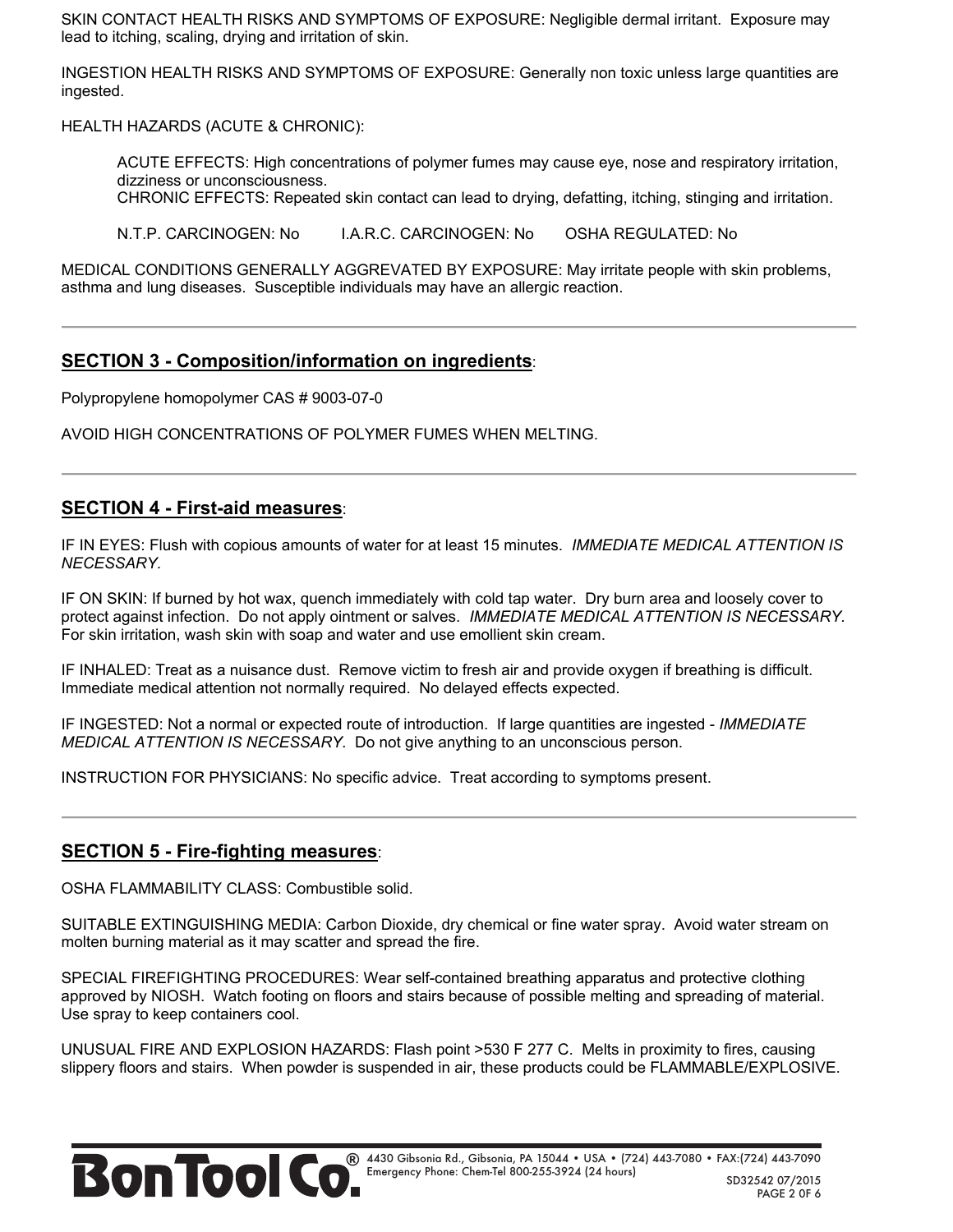In these circumstances, keep away from heat, sparks and open flames. Static charges on powders or powders in liquids may ignite flammable atmospheres. See Section 7 "HANDLING AND STORAGE" for suggestions on how to use these products under such conditions. Also refer to NFPA Bulletin 654, "Prevention of Fire and Dust Explosions in the Chemical, Dye, Pharmaceutical, and Plastics Industries", for safe handling procedures.

## **SECTION 6 - Accidental release measures**:

STEPS TO BE TAKEN IN CASE MATERIAL IS RELEASED OR SPILLED: Wear recommended personal protective equipment. Remove ignition sources. Sweep up with a minimum of dusting. Keep away from heat or flame. Collect in containers (e.g. fiberboard drums or cartons). If hot liquid, attempt to confine spill and let the polymer solidify. Once solid, it may be recovered as the powder. Report major leaks and spills to the appropriate local, state and federal government agencies.

### *HAZARD WARNING*

*These products are micronized powders. Static charges on the powders may ignite flammable atmospheres. High levels of product dust in the atmosphere may present a dust explosion hazard.* 

*(See Dust Hazard Reference in Section 16. Read Section 7.)*

See the Regulatory Information (Section 15) regarding reporting requirements.

# **SECTION 7 - Handling and storage**:

SPECIAL HANDLING AND STORAGE: (Always wear recommended personal protective equipment.) Avoid breathing fumes from heating operations. Avoid spillage which can cause very slippery conditions on floors. Use good personal hygiene and housekeeping.

### *STATIC ELECTRICITY AND FINE PARTICLE SIZE WAXES*

Electrostatic charges of non-conductive materials is a natural phenomenon ranging from harmless to a nuisance to a hazard, depending on the degree of charging and the environment where the discharge takes place. In the case of micronized polymers and waxes, very high levels of static electricity develop in their manufacture, transportation and handling. These products, being poor conductors of electricity, can and will hold a static charge for long periods of time. With this in mind, a great deal of care should be exercised when handling this type of product in or around flammable liquids, particularly if the liquid is at or near its flashpoint. The generation of static electricity cannot be prevented because its intrinsic origins are present at every particle interface. Some common sense approaches to the hazards involved with static electricity are as follows:

- Use only conductive equipment and keep all components grounded and bonded to the same vessel in order to equalize any potential charge.

- Avoid projections and probes that could lead to discharge between the charged polymer and probe.

- Avoid a flammable condition by the use of inert gases in the container or by providing sufficient exhaust so as to prevent a buildup of flammable solvent vapors.

- Never pour micronized polymers or waxes from a drum or large container directly into hot flammable solvents.

- Add micronized polymers or waxes slowly and in small quantities to hot flammable solvents.

- Do not permit the product to free fall directly into the solvent. Use a pipe or chute that leads down to the level of the solvent. Make sure the pipe or chute is grounded and bonded.

- If mechanical equipment must be used, a slow-turning screw feeder that is grounded and is preferred.

- Good housekeeping is of prime importance. The building and equipment should be designed to eliminate shelves and ledges and similar places where materials can accumulate.

The above are only suggestions and should not be taken as recommended practices in your establishment and in no way should be considered as comprehensive engineering controls. A more detailed discussion and recommended practices can be found in NFPA 77 issued by the National Fire Protection Association Inc. in 1988.

### STORAGE RECOMMENDATIONS:

Avoid excessive heat. Do not store near strong oxidizing agents and amines.

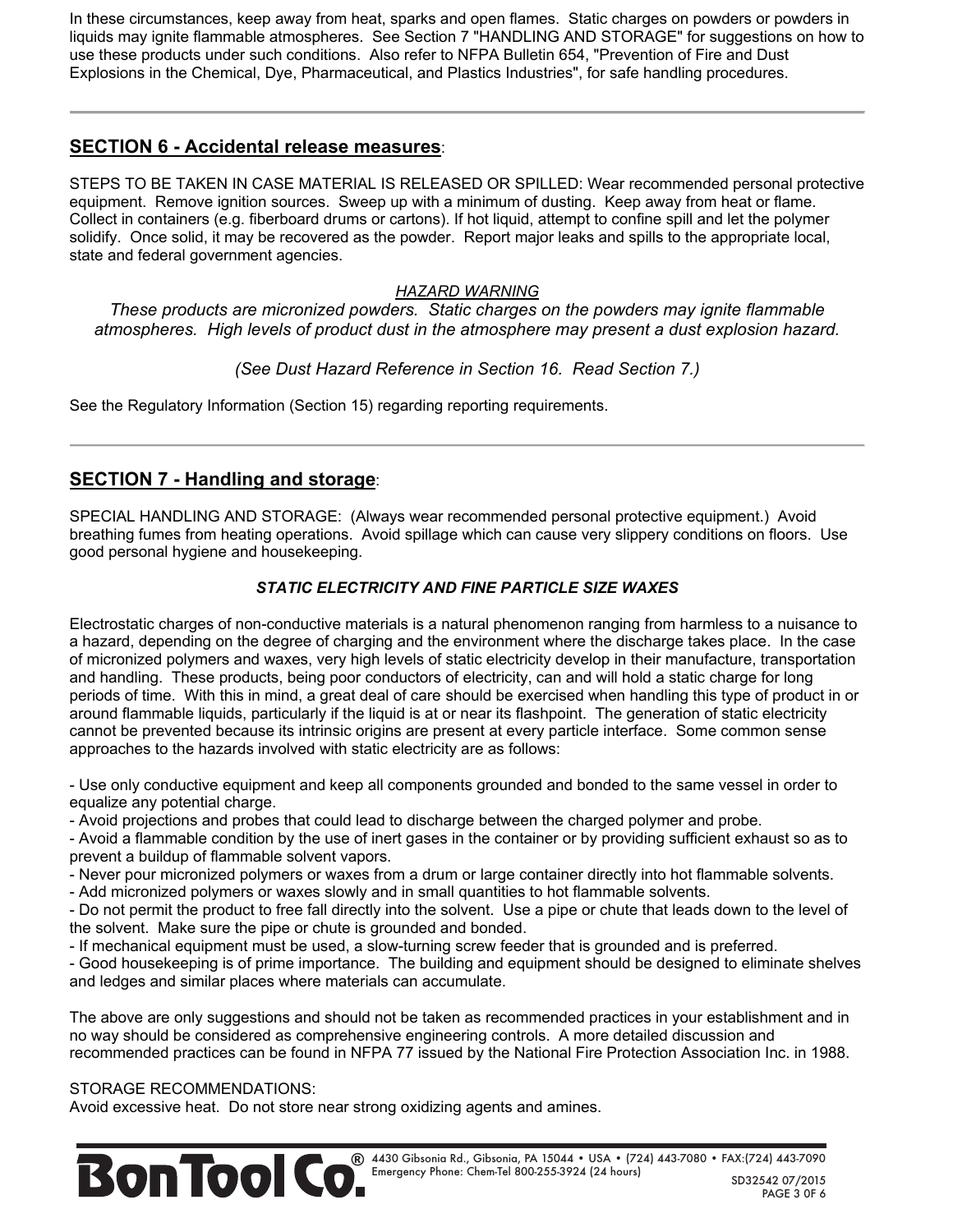## **SECTION 8 - Exposure controls/personal protection**:

ENGINEERING CONTROLS: Use adequate ventilation during heating processes or if dusty conditions prevail when handling powdered materials. For storage and ordinary handling, general ventilation is adequate.

RESPIRATORY PROTECTION: Use a NIOSH approved dust respirator with powdered wax. During melting or conveying in molten state, use organic vapor respirator.

VENTILATION: Face velocity greater than 60 cfm (adequate to capture wax dust or fumes).

SKIN PROTECTION: Use heat resistant, impervious gloves to avoid repeated/prolonged skin contact with molten material and powder. Other protective garments as necessary.

EYE PROTECTION: Chemical goggles around molten material and in dusty conditions.

OTHER PROTECTIVE EQUIPMENT OR CLOTHING: As needed to prevent repeated/prolonged contact.

WORK / HYGIENIC PRACTICES: Wash skin thoroughly with soap and warm water after handling and before smoking, eating or applying makeup. If clothes become contaminated, change to clean clothing. Do not wear contaminated clothing until properly laundered. Further information relating to the safe handling and use of fluorocarbon polymers may be found in DWE (NIOSH), Publication No. 77-193.

EXPOSURE GUIDELINES: Powdered forms may generate nuisance particulates upon handling. ACGIH TLV = 10mg/m3. OSHA PEL 5mg/m3.

## **SECTION 9 - Physical and chemical properties**:

| Appearance<br>Odor<br>Odor threshold<br>Melting point<br>Boiling point<br>Flash point<br>Evaporation rate<br>Flammability<br>Upper/lower flammability limits<br>Vapor pressure | : White Powder<br>: Typical Wax Odor<br>: Not Applicable<br>: 330 F 166 C<br>: Not Applicable<br>: >530 F 277 C COC<br>: Not applicable<br>: Combustible solid<br>: 450°F TOC<br>: Nil |
|--------------------------------------------------------------------------------------------------------------------------------------------------------------------------------|----------------------------------------------------------------------------------------------------------------------------------------------------------------------------------------|
| Vapor density                                                                                                                                                                  | : Heavier than air.                                                                                                                                                                    |
| Relative density                                                                                                                                                               | $: 0.90$ g/cc                                                                                                                                                                          |
| Solubility                                                                                                                                                                     | : Nil                                                                                                                                                                                  |
| <b>Partition coefficient</b>                                                                                                                                                   | : Unknown                                                                                                                                                                              |
| Auto-ignition temperature                                                                                                                                                      | : Unknown                                                                                                                                                                              |
| Decomposition temperature                                                                                                                                                      | : Unknown                                                                                                                                                                              |
| Volatiles as percentage                                                                                                                                                        | : Zero                                                                                                                                                                                 |

# **SECTION 10 - Stability and reactivity**:

STABILITY: Stable at normal conditions.

CONDITIONS TO AVOID: Extreme heat, sparks and open flame.

INCOMPATABILITY (AVOID CONTACT WITH): Strong oxidizing agents and amines.

HAZARDOUS POLYMERIZATION: Should not occur.

HAZARDOUS DECOMPOSITION PRODUCTS AND/OR BY PRODUCTS: These products may emit oxides of carbon and nitrogen.

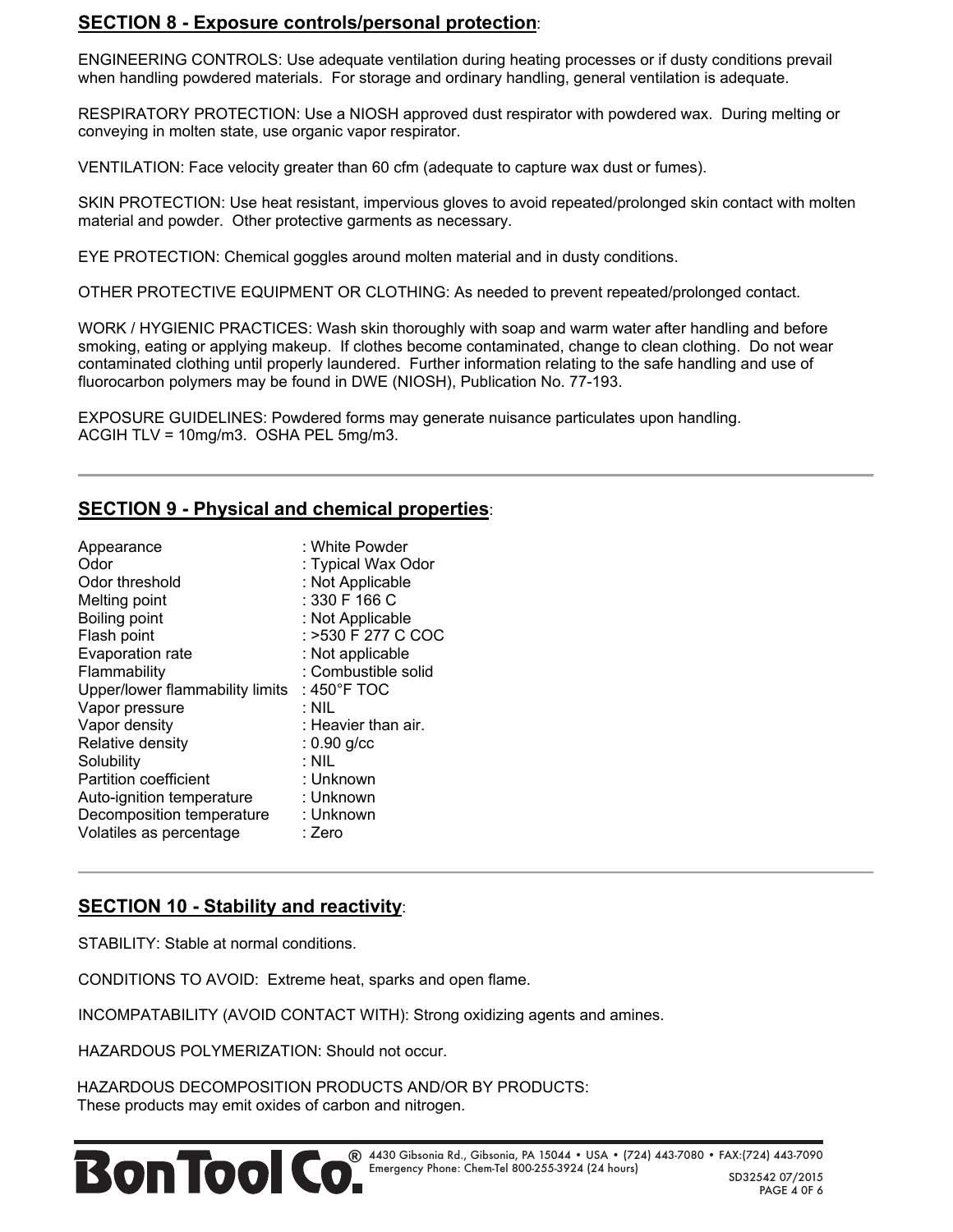# **SECTION 11 - Toxicological information**:

| Acute toxicity                | : No data developed.                                                           |
|-------------------------------|--------------------------------------------------------------------------------|
| Skin corrosion/irritation     | : No data developed. None expected.                                            |
| Serious eye damage/irritation | : No data developed. Treat as nuisance dust.                                   |
|                               | Respiratory or skin sensitization : No data developed. Treat as nuisance dust. |
| Germ cell mutagenicity        | : No data developed.                                                           |
| Carcinogenicity               | : N.T.P. CARCINOGEN: No I.A.R.C. CARCINOGEN: No                                |
| Reproductive toxicity         | : No.                                                                          |
| STOST-single exposure         | : No data developed. Treat as nuisance dust.                                   |
| STOST-repeated exposure       | : No data developed. Treat as nuisance dust.                                   |
| Aspiration hazard             | : No data developed. Aspiration is possible.                                   |

OTHER DATA:

MEDICAL CONDITIONS GENERALLY AGGREVATED BY EXPOSURE: May irritate people with skin problems, asthma and lung diseases. Susceptible individuals may have an allergic reaction.

## **SECTION 12 - Ecological information**:

ECOLOGICAL PROFILE: No data have been developed on this subject. These polymeric products are not soluble in water. They are not considered biodegradable. Potential environmental impact in case of spill or release is considered to be minimal to NIL.

### **SECTION 13 - Disposal considerations**:

WASTE DISPOSAL METHOD: Assume conformity with applicable disposal regulations. Preferred method of disposal is in closed containers of sufficient strength to eliminate leakage at approved incineration or chemical landfill waste disposal site in accordance with local regulations. Sewage disposal is discouraged.

RCRA: Is the unused product a RCRA hazardous waste if discarded? No.

The information offered here is for the product as shipped. Use and/or alterations to the product such as mixing with other materials may significantly change the characteristics of the material and alter the RCRA classification and the proper disposal method.

## **SECTION 14 - Transport information**:

UN Proper shipping name : N/A<br>Transport hazard class : Not Packing group : N/A

DOT Classification : Non-Hazardous.<br>INCO Terms : FXW for Regulation

UN Number : Not classified as hazardous.

- 
- $\cdot$  Not classified as hazardous.
- 
- Environmental hazards : Not considered marine pollutant.
	- : Not considered environmentally hazardous.
- Special precautions : Keep sealed and secure. Do not expose to heat.
	-
	- : EXW for Regulatory Purposes and Responsibilities